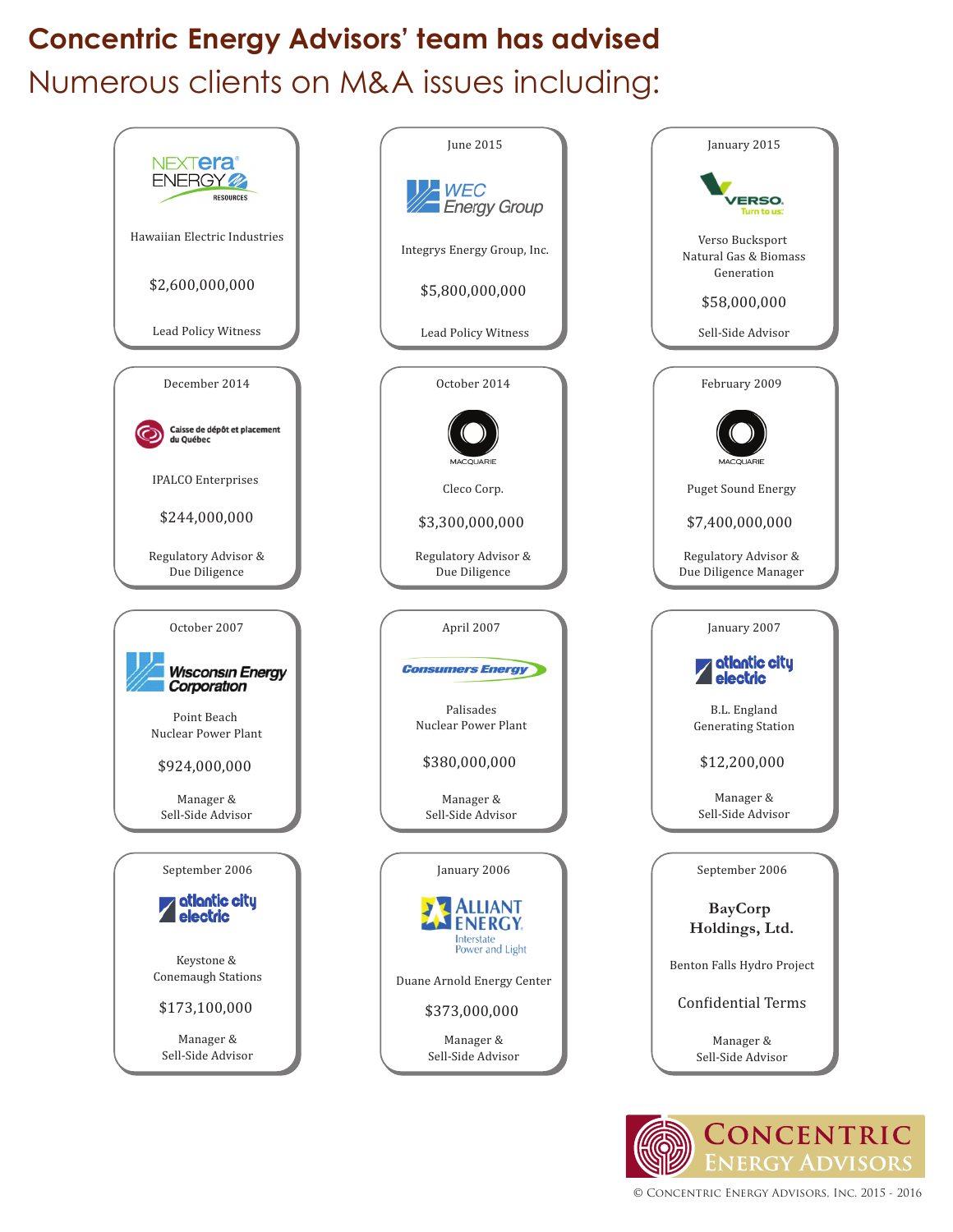## **Concentric Energy Advisors' team has advised** Numerous clients on M&A issues including: